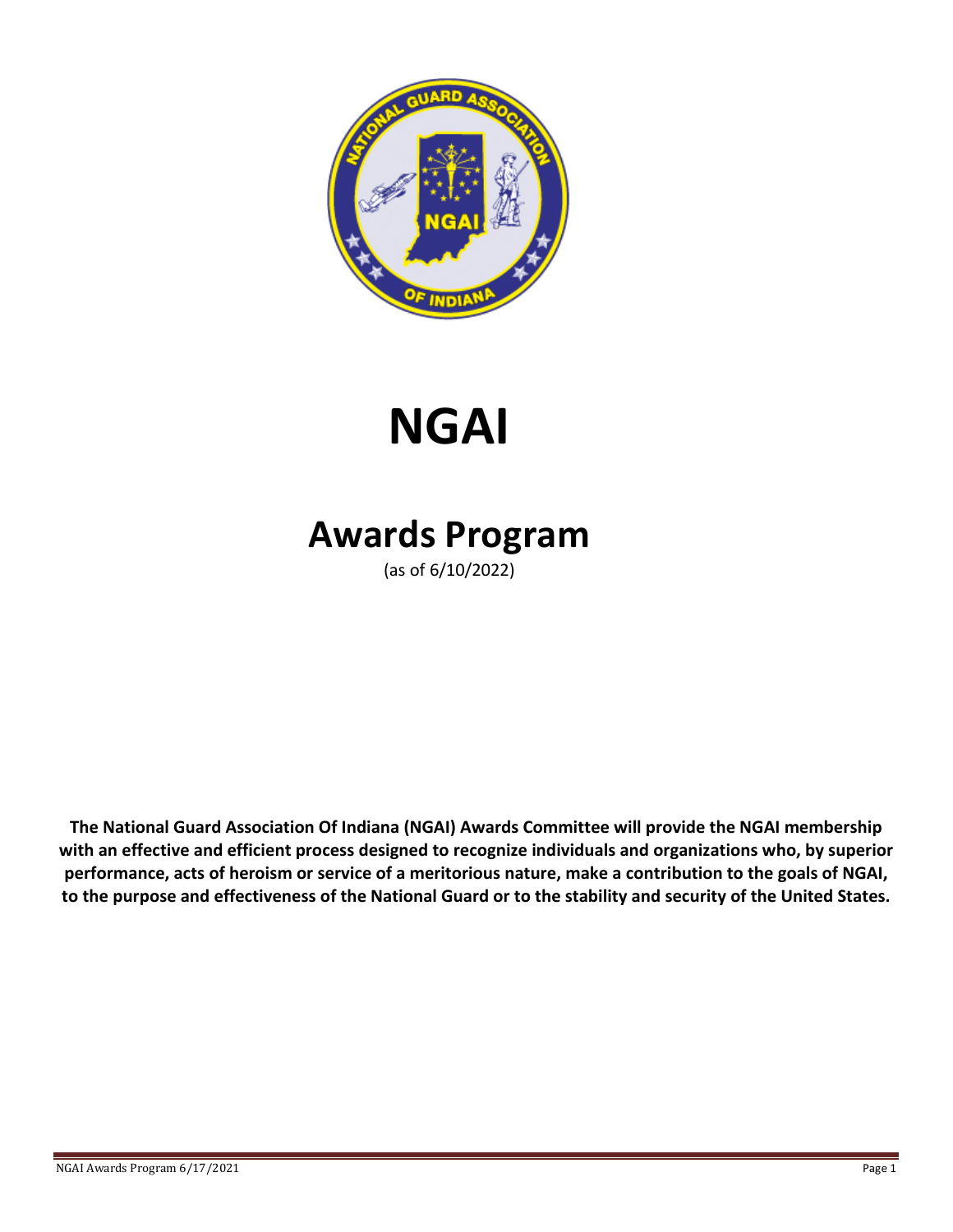## **TABLE OF CONTENTS**

|                                              | Page # |
|----------------------------------------------|--------|
| <b>Goals, Purpose, and Mission Statement</b> | 3      |
| <b>Awards Procedures</b>                     | 3      |
| <b>Awards Calendar</b>                       | 4      |
| <b>Awards Committee Selection and Duties</b> | 4      |
| <b>Awards Committee Chair Duties</b>         | 5      |
| <b>Awards After-Action Review Process</b>    | 5      |
| <b>NGAI Awards Staff duties</b>              | 5      |
| <b>NGAUS Awards Process</b>                  | 13     |
| <b>EANGUS Awards Process</b>                 | 13     |
|                                              |        |

## **AWARDS**

|                                                  | Page # |
|--------------------------------------------------|--------|
| <b>Falcon Award</b>                              | 7      |
| The NGAI Distinguished Service Award             | 8      |
| <b>The NGAI Meritorious Service Award</b>        | 9      |
| The MG Alfred F. Ahner Award for Heroism         | 10     |
| The MG R. Martin Umbarger NGAI President's Award | 11     |
| The NGAI Community Partner Award                 | 12     |
| <b>NGAI Individual Award Nomination Form</b>     | 14     |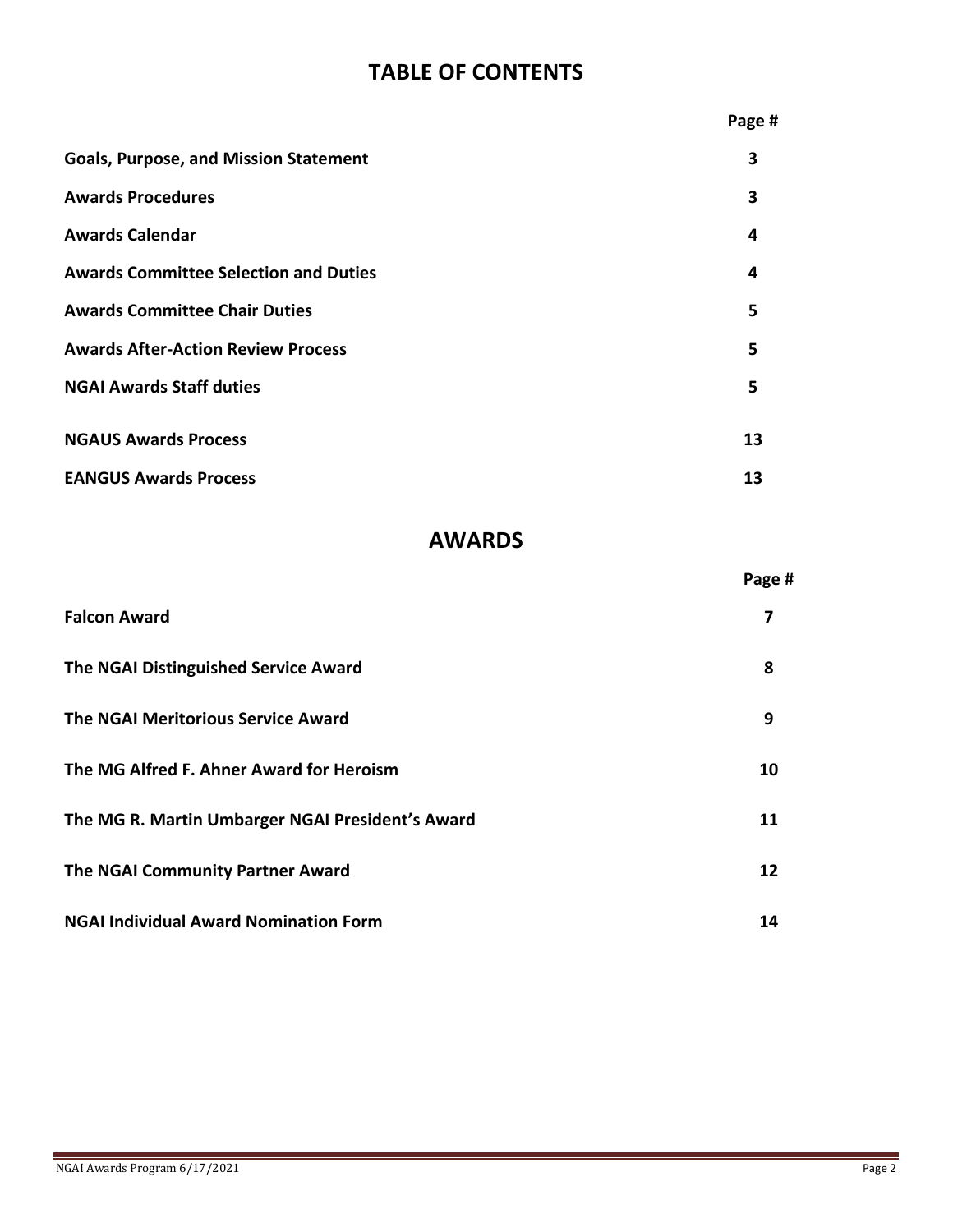#### **AWARDS PROGRAM GOALS**

- Provide the NGAI Leadership and membership with an effective and efficient process to recognize individuals and organizations for awards through the NGAI, NGAUS, and/or EANGUS Awards programs.

-Provide NGAI with a efficient process to recognize individuals and organizations for awards through the NGAI Awards Program.

- Provide TAG and the INDIANA NATIONAL GUARD Leadership with assistance in the processing and the administration of nominations of groups and individuals to be submitted through the NGAUS Awards Program.

-Provide State Command Sergeant Major and State Chief Master Sergeant with assistance in the processing and the administration of nominations of groups and individuals submitted through the EANGUS Awards Program.

#### **PURPOSE of the NGAI AWARDS PROGRAM**

- Recognize individuals and organizations that, by **superior performance**, acts of heroism or service of a meritorious nature, make a contribution to the goals of NGAI, to the purpose and effectiveness of the Indiana National Guard or to the stability and security of the United States.

#### **MISSION STATEMENT**

- The NGAI Awards Committee will provide the NGAI membership, TAG and the INDIANA NATIONAL GUARD Leadership, with an effective and efficient process designed to recognize individuals and organizations who, by superior performance, acts of heroism or service of a meritorious nature, make a contribution to the goals of NGAI, NGAUS, and EANGUS to the purpose and effectiveness of the Indiana National Guard or to the stability and security of the United States.

#### **DISCLAIMER**

- NGAI Board of Directors reserves the right to adjust the criteria or dates listed in this Awards SOP.

#### **NGAI AWARDS PROCEDURES**

- The Board of Directors is responsible for selecting awardees from recommendations made by the Awards Committee.

- The NGAI Staff will maintain awards information (criteria, nominations, and winners) on the NGAI webpage.

- Nominations must be completed based on specific criteria for the awards using nominations format provided (listed in this SOP).

- Call for Awards to all MACOM's via Vice Chiefs ARNG and ANG and the State Command Sergeant Major and Chief Master Sergeant 1 December.

- NGAI Award nominations are due to the NGAI staff not later than 15 February each year.

- NGAI Awards Committee will be review submissions to insure they meet the highest criteria interpretation and have adequate justification to meet/exceed the published award criteria.

- Awards not meeting requirements may be downgraded (if applicable), denied, or (in rare cases) returned to the nominee for correction if the criteria are not met.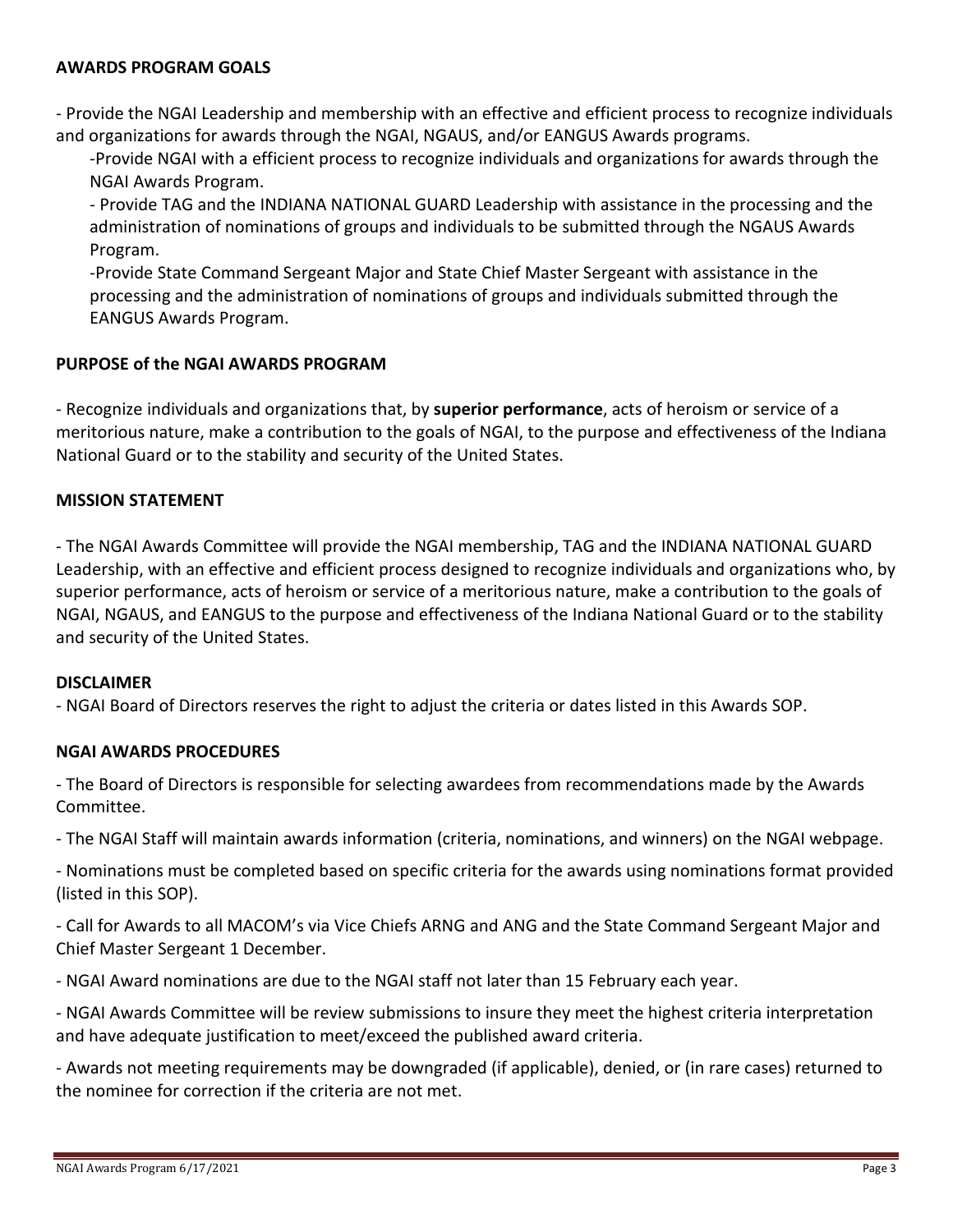- Selection for approval or denial is based on majority vote of the committee (essentially, the chair becomes a tie breaker)

- After NGAI Awards Committee review, all approved NGAI award nominations will be presented to the Board of Directors for a final vote of approval or denial.

- All EANGUS and NGAUS award nominations will go to the Awards Board for final approval and processing.

- The Awards Board will consist of the following:

- Vice Chief of Staff ARNG
- Director of Staff ARG
- State CSM
- State CMS
- NGAI Awards Committee Chair
- NGAI Executive Director

#### **AWARDS CALENDAR**

- 1 December- Call for Awards to all MACOM's via Vice Chiefs ARNG and ANG and the State Command Sergeant Major and Chief Master Sergeant.

- 1 February – Units will submit NGAI Award nominations to the NGAI Awards Committee for processing and placing into tracking packets.

- 1 February - Awards Committee meets (by phone or at monthly board meeting) to recommend approval or denial of award nominations to NGAI Awards Board.

- February Board Meeting – NGAI Awards Board approves Awards and staff begins processing for presentation at Annual NGAI Conference.

- 1 April – Complete award packages due

#### **NGAI AWARDS COMMITTEE SELECTION AND DUTIES**

- The Awards Committee will consist of four members, a chair (member of the board) and four at-large positions (two ARNG and two ANG) that may or may not be members of the Board of Directors.

- Awards Committee members may be removed or replaced by the President of the Board and/or Board of Directors at any time.

- Selection to the committee should be based on experience, knowledge of the process, and ability to facilitate the calendar.

The Awards Committee duties will include, but are not limited to,

- Perform audit oversight as directed by the Board of Directors (Chair).
- Review and know the Awards SOP.
- Keep in contact with the Awards Chair throughout the year.

- Attend (by phone or in person) the Awards Committee meeting, providing **thoughtful and realistic** review of the award nominations.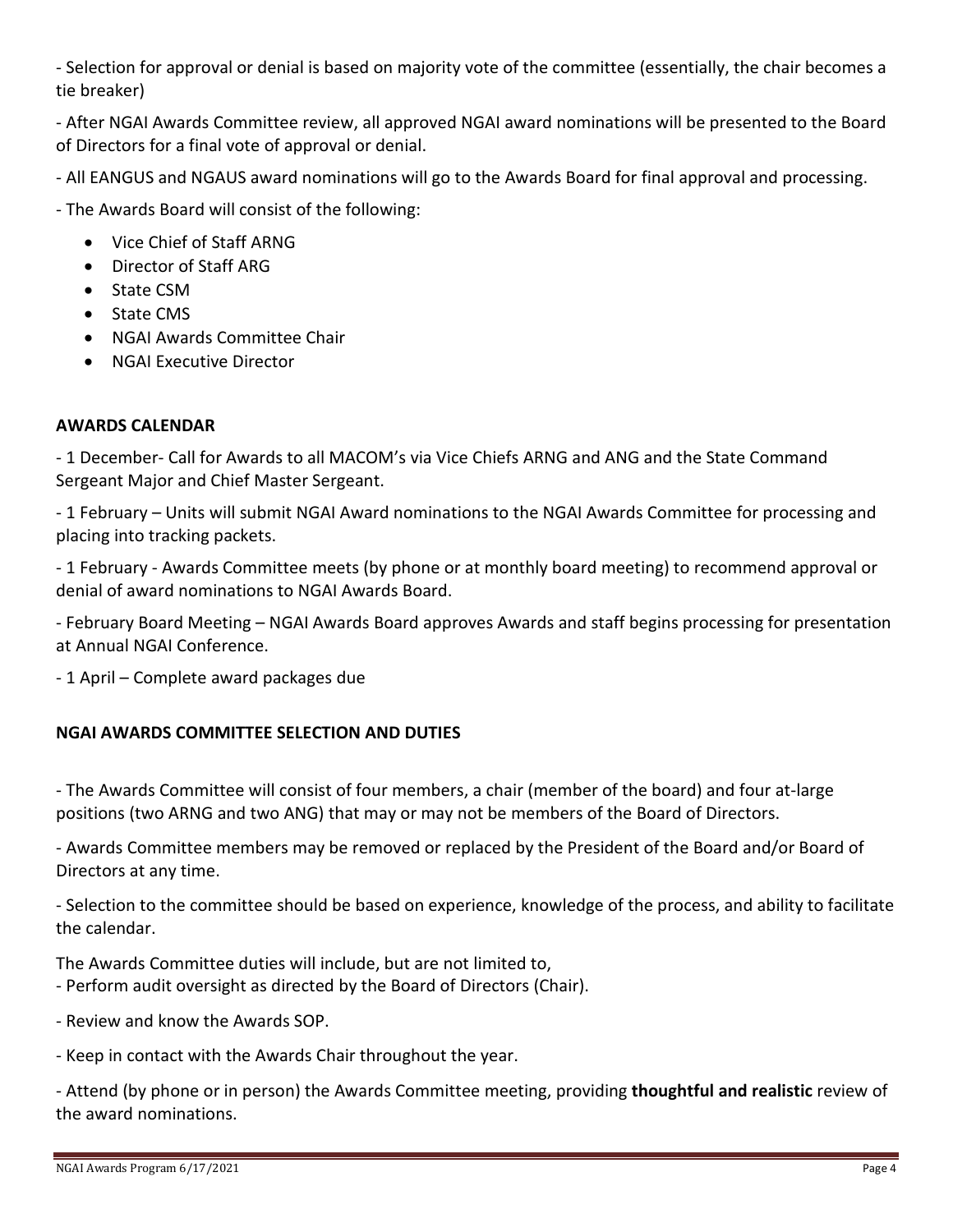#### **NGAI AWARDS COMMITTEE CHAIR DUTIES**

- Be selected and appointed for a specific term by the NGAI Board of Directors.
- Be a member of the Board of Directors.

- Selection is based on past experience, knowledge of the process, and determined ability to facilitate the process.

- Keep abreast of the Awards process throughout the year, and become the Board of Directors representative for awards.

- 1 December Call for awards nominations and coordinate with JFHQ OPORD.
- Early February, chair the Awards Committee meeting to review any Annual Awards.
- Supervise and be responsible for the entire NGAI Awards process.
- Review final awards as completed by JFHQ.

#### **NGAI AWARDS AFTER ACTION REVIEW PROCESS**

- Awards AAR process will be completed to insure adequacy and administrative effectiveness is maintained at the highest levels.

- Awards committee members will submit comments or suggested changes to the Awards Chair for action at the next monthly Board of Directors meeting.

#### **DUTIES OF THE NGAI STAFF**

- Collect NGAI Award nominations to be reviewed by the committee.
- Maintain an Awards webpage on [www.NGAI.net](http://www.ngai.net/) webpage (posting POC for awards, plus other pertinent information).
- Review NGAI Awards for accuracy and standards (making suggestions to nominators in advance of the committee meeting).
- Purchase awards for presentation at the NGAI General Conference.
- Notify award winners and verify attendance at Annual NGAI Conference.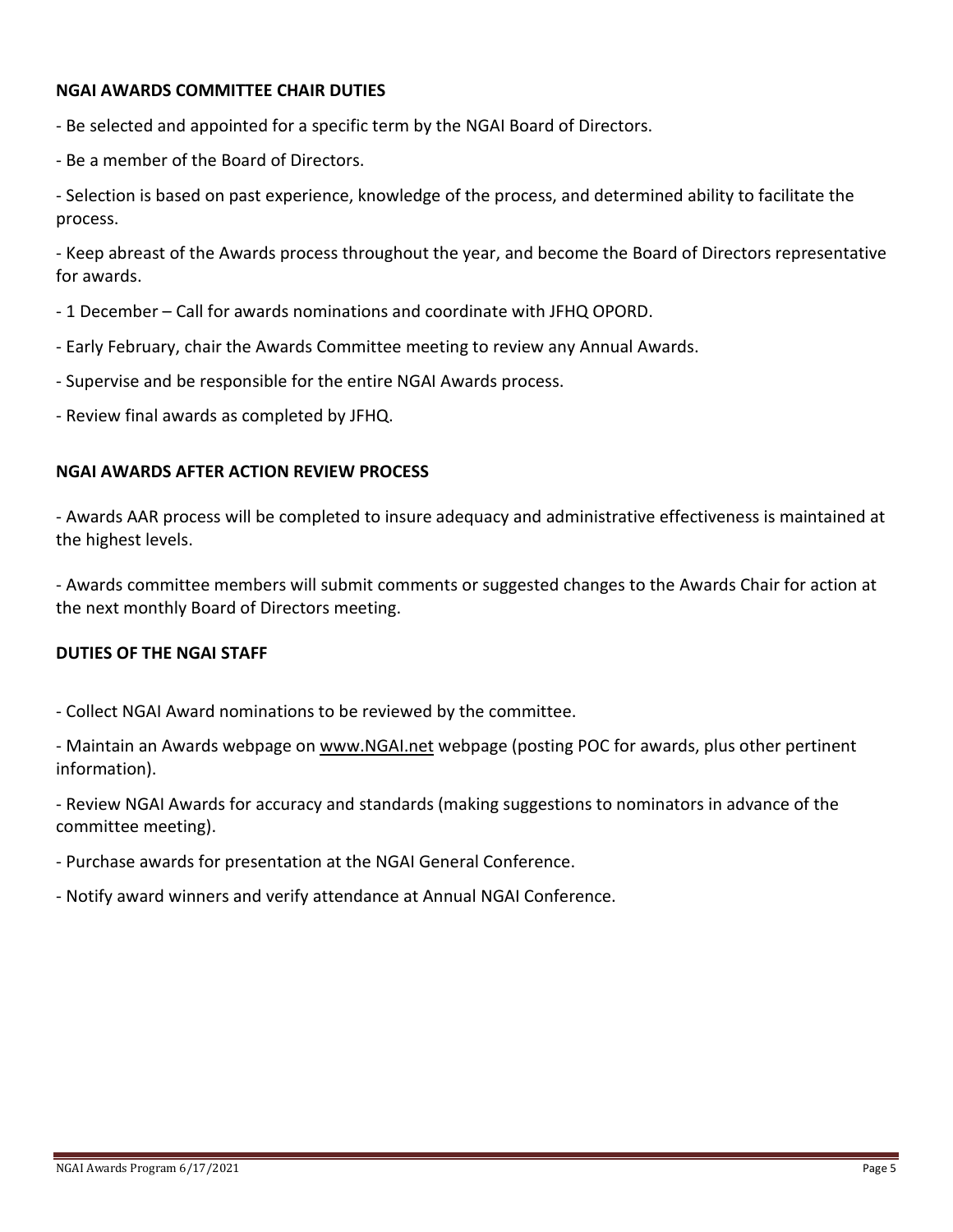## **The FALCON AWARD**

NGAI created **The FALCON AWARD** to provide its highest honor and appreciation. The Falcon is the highest award presented by the National Guard Association of Indiana's Board of Directors. This award is presented to the organization, group or individual who has contributed to the overall success of the Association.

#### **Eligibility:** Any individual is eligible to receive **The Falcon Award**.

**Criteria:** An individual must have distinguished him/herself in particularly outstanding service to the United States Government, any of the Armed Forces of the United States, including the Indiana National Guard and NGAI. An individual must have offered **exceptionally outstanding and noteworthy contributions over an extended period of time** to clearly merit the receipt of this award.

**Nominations and Selection Procedures:** Any member of the Board of Directors, the Board of Directors or The Adjutant General of the Indiana National Guard may nominate an individual to receive this award. More than one award may be given in a calendar year.

Nominations must be received by 31 January.

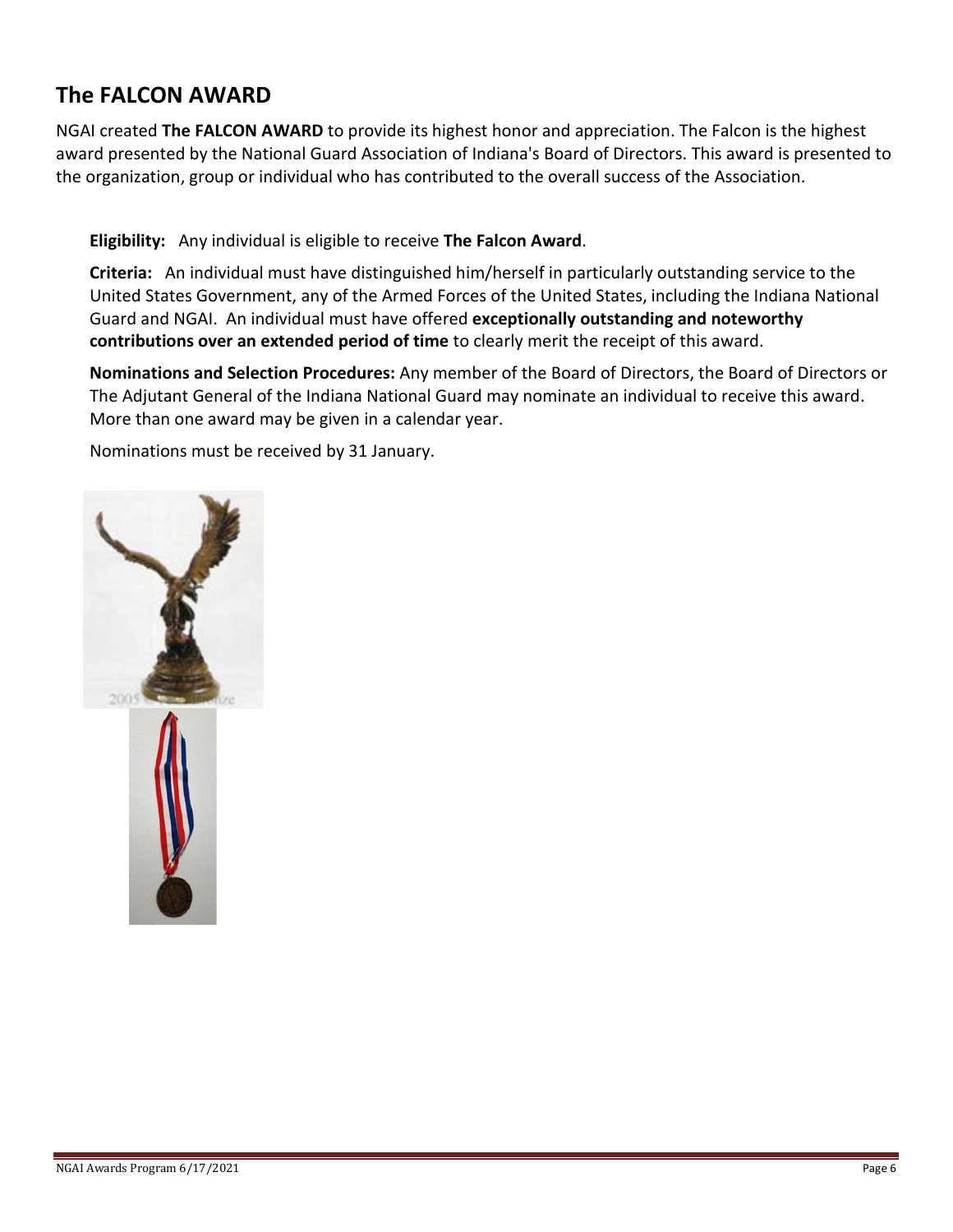## **E:\NGAI Annual Conference\Falcon Awards Recipients.doc**

## **FALCON AWARD**

| <b>Awards Received By:</b>                                | <b>Date</b>          |
|-----------------------------------------------------------|----------------------|
| Dennis Hardy<br>David Lohr<br><b>Allison Transmission</b> | 1996<br>1996<br>1996 |
| <b>Union Federal Savings Bank</b>                         | 1996                 |
| Theresa Jelliffe                                          | 1996                 |
| Ronald L. Runyon                                          | 1997                 |
| Larry Massey                                              | 1998                 |
| <b>AM General</b>                                         | 1998                 |
| <b>Robert Moorhead</b>                                    | 1998                 |
| Jim Smith                                                 | 1998                 |
| American Legion Post 64                                   | 1998                 |
| Raytheon                                                  | 1999                 |
| <b>LTG Vernon Webber</b>                                  | 1999                 |
| <b>COL Robert Clifford</b>                                | 1999                 |
| 181 <sup>st</sup> Fighter Wing                            | 2001                 |
| David M. Ellington                                        | 2001                 |
| Rowanna Umbarger                                          | 2002                 |
| R. Martin Umbarger                                        | 2003                 |
| Sabrina Young                                             | 2004                 |
| J. Stewart Goodwin                                        | 2005                 |
| Shane A. Halbrook                                         | 2006                 |
| Not awarded in 2007                                       | 2007                 |
| <b>Charles Dawson</b>                                     | 2008                 |
| Not awarded in 2009                                       | 2009                 |
| <b>COL (Retired) Marjorie Courtney</b>                    | 2010                 |
| Kurt Layer                                                | 2011                 |
| John Barnes, Panther Racing                               | 2012                 |
| <b>Governor Mitch Daniels</b>                             | 2012                 |
| James K Wilson Brig Gen (Ret)                             | 2013                 |
| Brig Gen Jeffrey "Doggie" Hauser                          | 2014                 |
| Not awarded in 2015                                       | 2015                 |
| Margaret (Marge) Washburn BG (Ret)                        | 2016                 |
| Col Matt Brown                                            | 2017                 |
| Not awarded in 2018                                       | 2018                 |
| Mike Sturm                                                | 2019                 |
| Not awarded                                               | 2020                 |
| <b>Patriot Products</b>                                   | 2021                 |
| Not awarded in 2022                                       | 2022                 |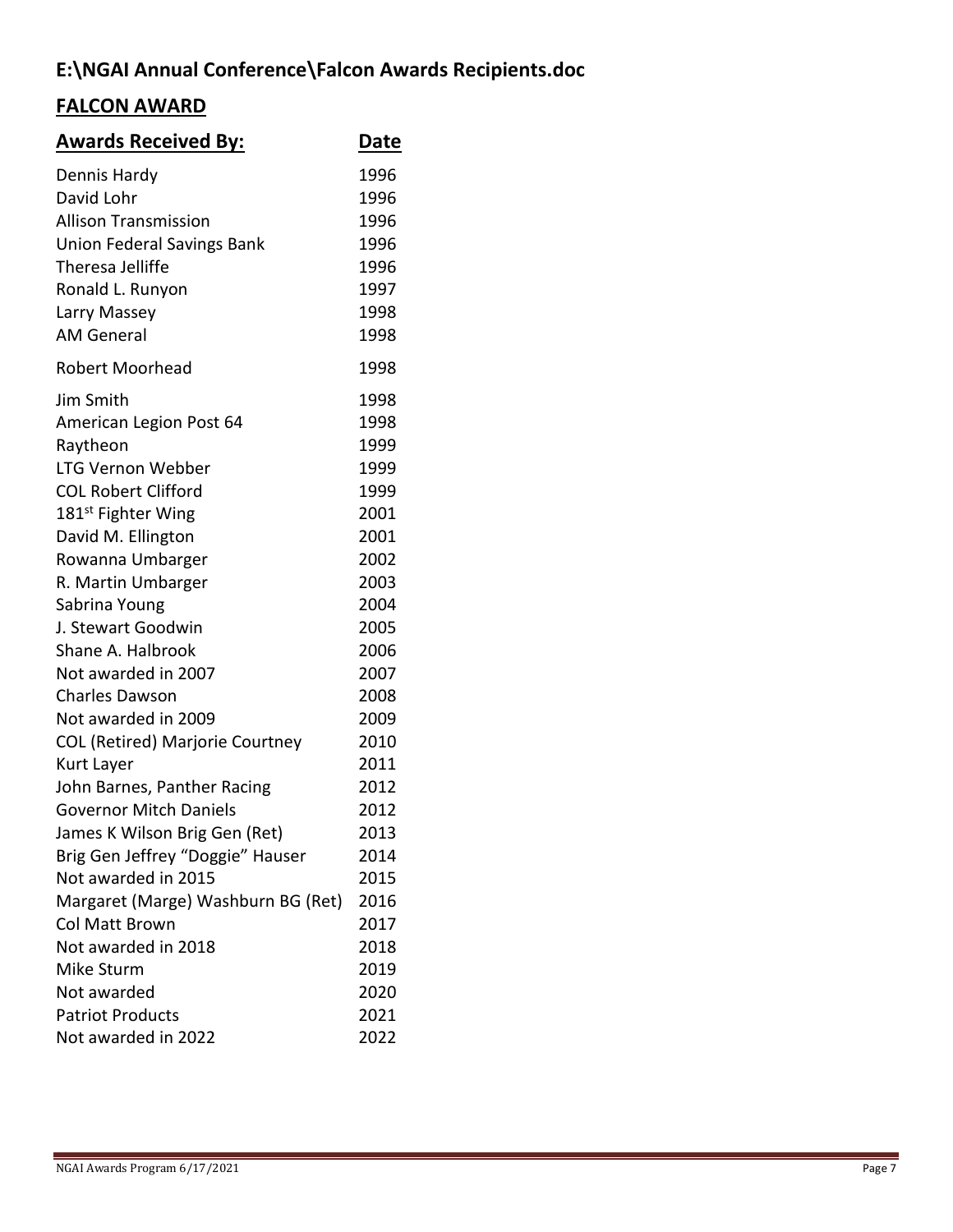## **The NGAI DISTINGUISHED SERVICE AWARD**

NGAI created **The DISTINGUISHED SERVICE AWARD** to provide recognition for an individual who, as a civilian or member of the Armed Forces (Active, Guard or Reserve), performed exceptionally outstanding service to the United States, to the Armed Forces of the United States and to NGAI.

**Eligibility:** Any individual is eligible to receive the NGAI Distinguished Service Award.

**Criteria:** An individual must have distinguished him/herself in particularly outstanding service to the United States Government, any of the Armed Forces of the United States, including the Indiana National Guard and NGAI. Outstanding performance of **normal duty alone will not justify the award** of this medal. An individual must have offered **exceptionally outstanding contributions over an extended period of time** to clearly merit the award of this medal.

**Nominations and Selection Procedures:** Any member of NGAI may nominate an individual to receive this award. More than one award may be given in a calendar year.

Nominations must be received by 31 January.



## **The NGAI MERITORIOUS SERVICE AWARD**

NGAI created **The MERITORIOUS SERVICE AWARD** to provide recognition for an individual who, as a civilian or member of the Armed Forces (Active, Guard or Reserve), performed exceptionally outstanding service to the United States, to the Armed Forces of the United States or to NGAI.

**Eligibility:** Any member of the Armed Forces of the United States (Active, Guard or Reserve) or NGAI or any civilian is eligible to receive the Meritorious Service Award.

**Criteria:** An individual must have accomplished an **outstanding achievement** on behalf of the NGAI. Superior performance by an individual must have been such as to clearly identify them as having **played a key role** in the accomplishment for which the award is to be given. Particular considerations will be given to those individuals who have contributed **outstanding service on a sustained basis**. Personal dedication and self-sacrifice also will be regarded as factors deserving consideration.

**Nomination and Selection Procedures:** Any member of NGAI may nominate an individual to receive this award. More than one award may be given in a calendar year.

Nominations must be received by 31 January.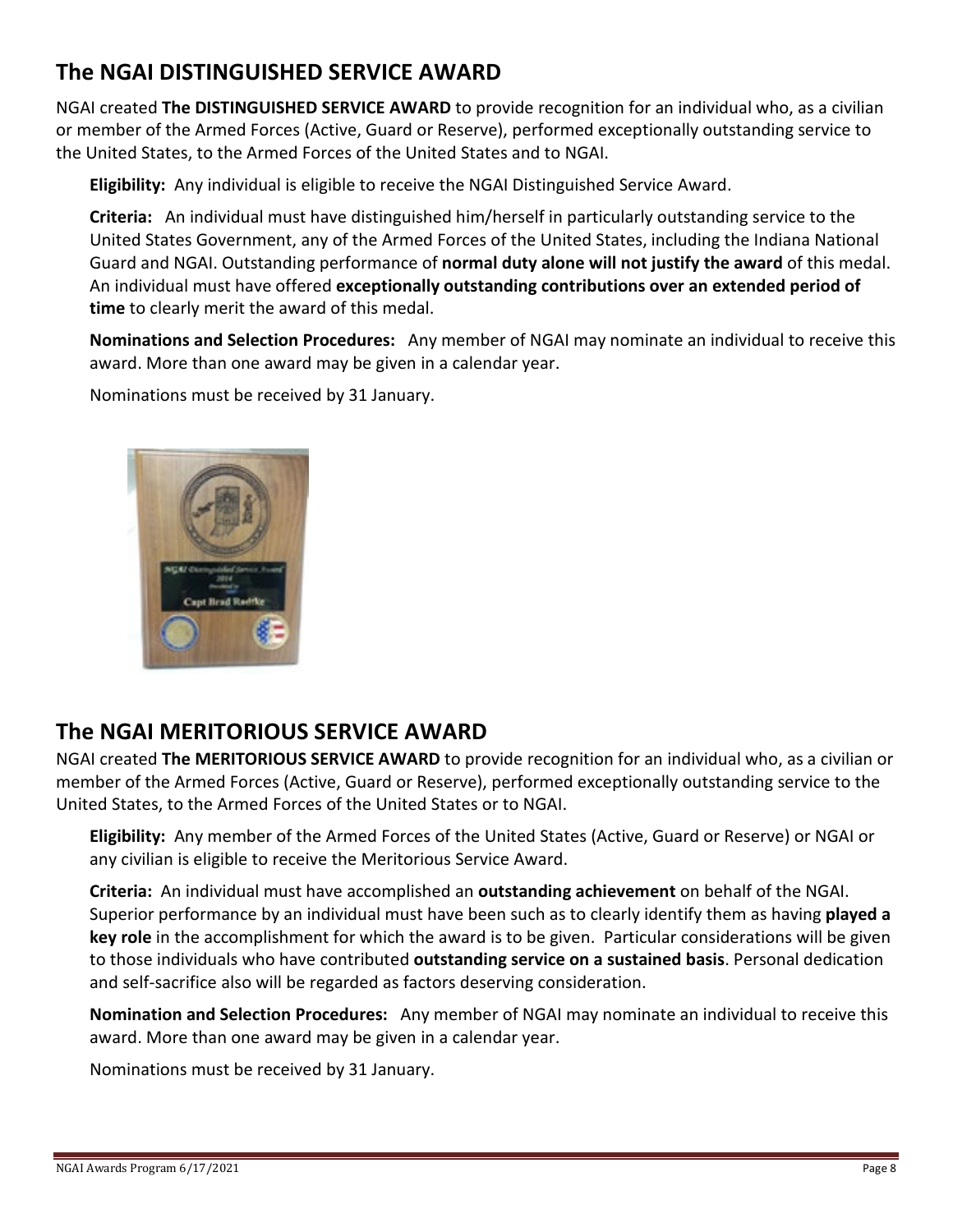

## **The MG ALFRED F. AHNER AWARD FOR HEROISM**

.

NGAI created **The MG ALFRED F. AHNER AWARD FOR HEROISM** to be presented to members of the National Guard who have distinguished themselves by performing acts of heroism that otherwise might not be recognized due to the National Guard's peacetime status.

**Eligibility:** The nominee must be an active, bona fide member of the National Guard at the time of the act.

**Criteria:** The individual must have performed an act of **heroism clearly beyond what reasonably might have been expected under the circumstances** and of such a nature that had it not been attempted; no criticism would be justified. The nominee's act of heroism was voluntary. This award frequently will encompass lifesaving acts. It also may be appropriate under circumstances in which extraordinary performance has contributed to the alleviation of public tragedy or to the preservation of public property.

**Nomination and Selection Procedures:** Any individual having knowledge of an act worthy of the award for **the MG Alfred F. Ahner Award for Heroism** may submit a nomination. It is recommended, however, that nominations be submitted by the nominee's immediate commanding officer, through normal official channels after full investigation and preparation of supporting evidence. More than one award may be given in a calendar year.

Nomination submissions should include: A fully detailed chronological narration of what occurred, utilizing exact times and dates, and full identification of all principles, including witnesses. Clear and complete reporting of facts will more likely achieve the object of the recommendation than flowery generalities.

A proposed citation, one paragraph in length.

A signed statement of at least one, and preferably two, eyewitnesses. Such documents as extracts from official records, sketches, maps, photos and newspaper clippings that help establish the validity of the nomination may be used as supporting evidence. In cases where no eyewitnesses are available, the requirement may be waived if personal heroism is completely self-evident and the award can legitimately be made without question.

A signed statement by the individual nominated, describing the act in detail, also may be regarded as important supportive evidence.

Any heroic act performed by a member of the National Guard is eligible for consideration without regard to his duty status at the time of the event. It can be awarded while on military duty, in state status or while acting in a civilian capacity. **The MG Alfred F. Ahner Award for Heroism** may be awarded posthumously. In such cases, the medal and certificate will be presented to the recipient's next of kin.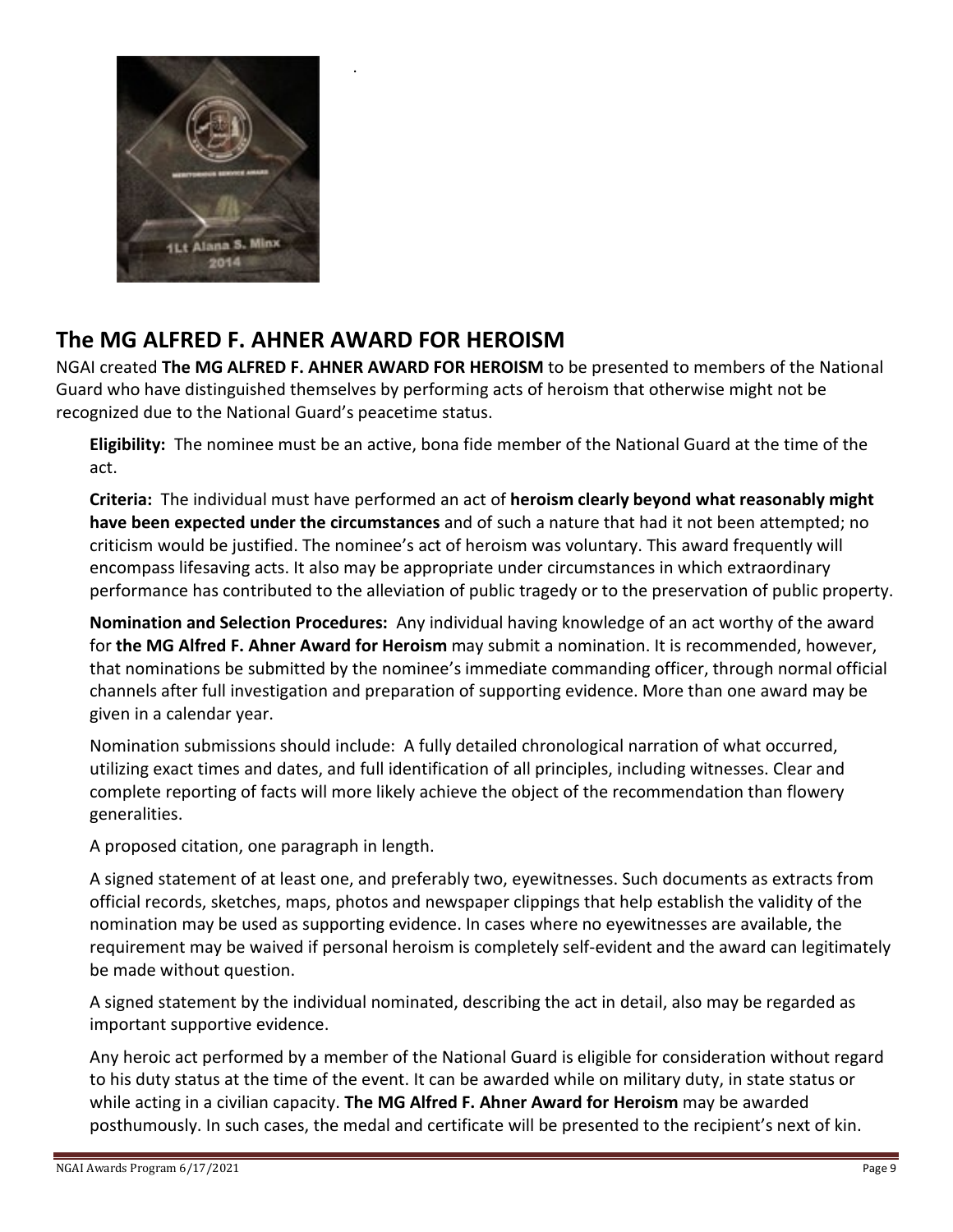#### Nominations must be received by 31 January.



## **The NGAI R. MARTIN UMBARGER PRESIDENT'S AWARD**

NGAI created The NGAI R. MARTIN UMBARGER PRESIDENT'S AWARD to provide the Association President the option to recognize any individual who, as a civilian or member of the Armed Forces, performed exceptionally outstanding service to the United States, to the Armed Forces of the United States or to NGAI.

**Eligibility:** Any group or individual is eligible to receive the NGAI President's Award.

**Criteria:** Any group or individual who has performed exceptional service to the United States, to the Armed Forces of the United States or to NGAI.

**Nomination and Selection Procedures:** This Award is presented solely at the discretion of the President of the NGAI Board of Directors. It requires no further review or approval process by either the Awards Committee or the Board of Directors. More than one award may be given in a calendar year.

Nominations must be received by 31 January.

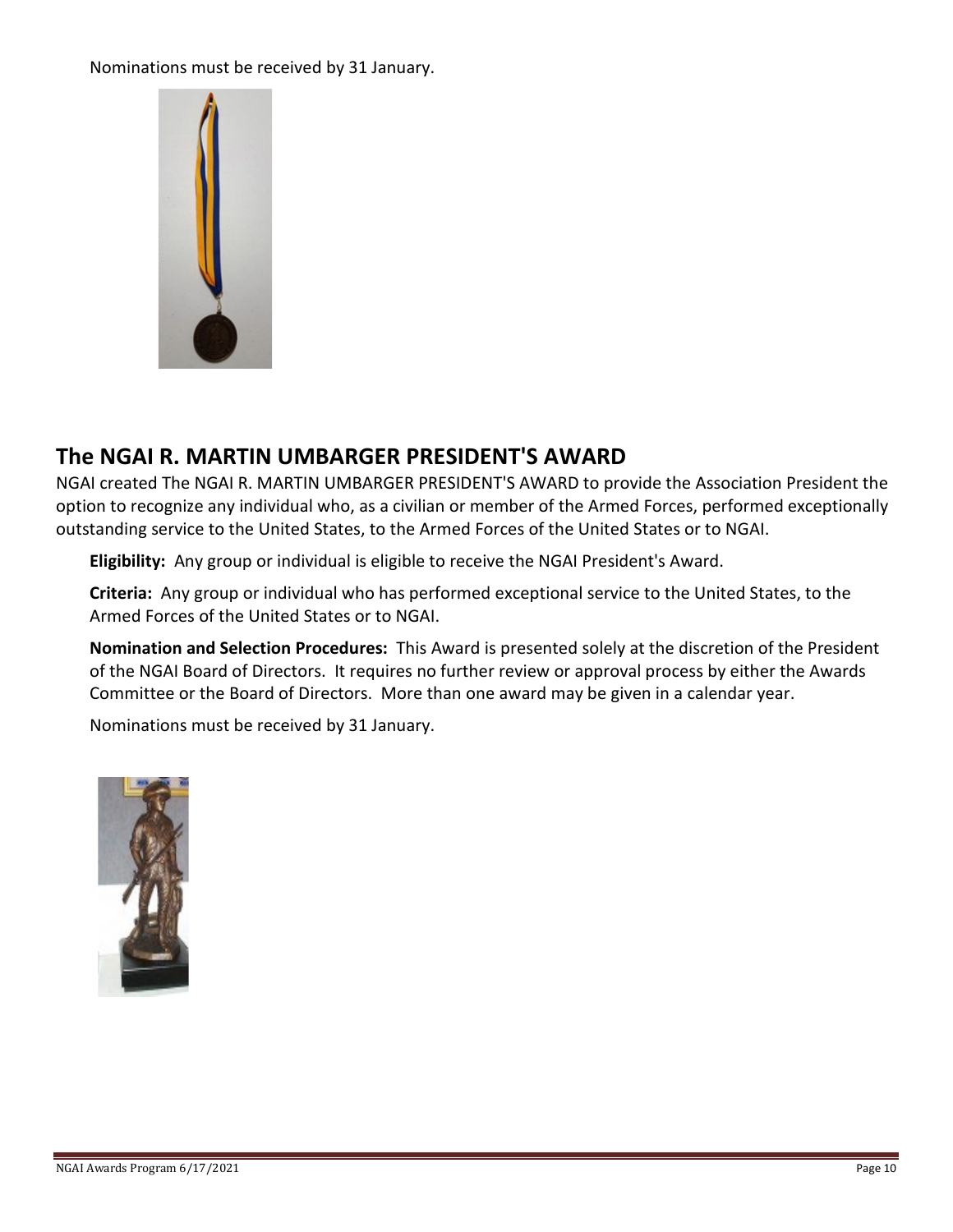## **The NGAI COMMUNITY PARTNER AWARD**

NGAI created The NGAI COMMUNITY PARTNER AWARD to provide recognition for an individual who, as a civilian, performed outstanding service or support to the United States, to the Armed Forces of the United States or to NGAI.

**Eligibility:** Any group or individual is eligible to receive the NGAI Community Partner Award.

**Criteria:** Any group or individual who has performed exceptional service to the United States, to the Armed Forces of the United States or to NGAI.

**Nomination and Selection Procedures:** Any member of NGAI may nominate an individual to receive this award. More than one award may be given in a calendar year.

Nominations must be received by 31 January.



### **BOARD OF DIRECTOR-RECOGNITION OF SERVICE**

An Indiana shaped plaque is given at the end of a Board of Director's end of service either by resignation, not rerunning at the end of a term or if running for reelection and is not elected.

## **NGAUS AWARDS PROCESS**

Nominations for NGAUS Awards must be completed based on specific criteria for the awards using procedures provided in the NGAUS AWARDS page [\(http://www.ngaus.org/about-ngaus/ngaus-awards-program](http://www.ngaus.org/about-ngaus/ngaus-awards-program)) and clicking on the Awards page link. All award nominations must be submitted through the official chain of command and the NGAI Awards Committee and President.

All NGAUS AWARD nominations must be made by a member of the NGAUS Awards Committee, the NGAUS Board of Directors or an elected officer of NGAUS, any state association President or Adjutants General with the exception of **The Valley Forge Cross for Heroism or Theodore Roosevelt Leadership Awards for Company Grade Officers.**

-Nominations for **The Valley Forge Cross for Heroism** may be made any individual having knowledge of an act worthy of the award for the Valley Forge Cross. It is recommended, however, that nominations be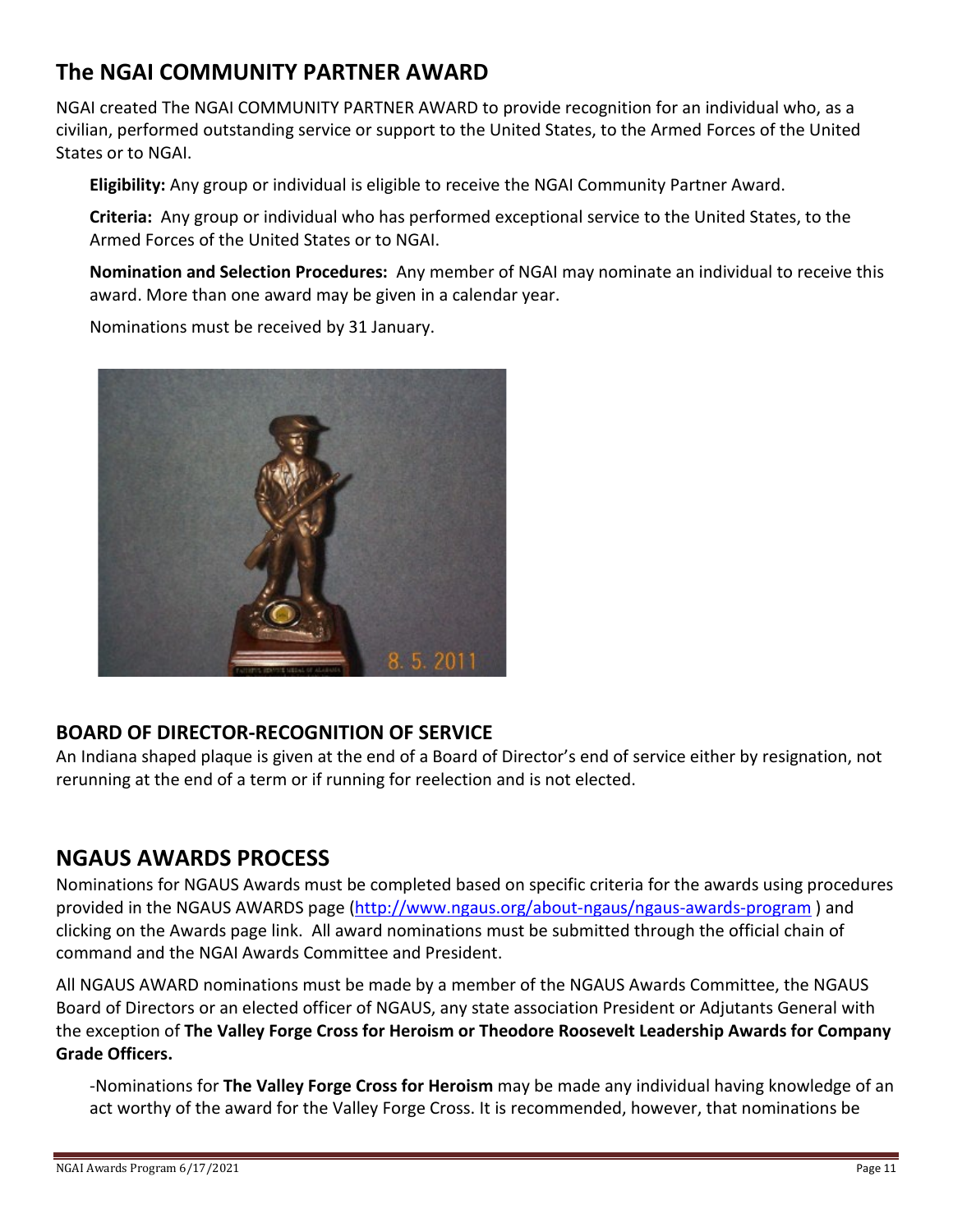submitted by the nominee's immediate commanding officer, through normal official channels after full investigation and preparation of supporting evidence.

-Nominations for **The Theodore Roosevelt Leadership Awards for Company Grade Officers** require recommendation endorsements from unit commanders, battalion or wing commanders and state Adjutant General.

It is recommended that all nomination considerations for NGAUS Awards be brought to the attention of the NGAI Awards Committee Chair or committee member.

The NGAI Awards Committee Chair and/or committee members will provide assistance to the NGAI president, TAG/TAG Staff, to any individual who, having knowledge of an act worthy of the award for **The Valley Forge Cross**, wants to nominate that individual, or to any unit, battalion or wing commanders making a nomination for **The Theodore Roosevelt Leadership Awards for Company Grade Officers.**

## **EANGUS AWARDS PROCESS**

Nominations for EANGUS Awards must be completed based on specific criteria for the awards using procedures provided in the **EANGUS WE CARE FOR AMERICA AWARDS PROGRAM** SOP and nomination form, [\(http://c.ymcdn.com/sites/www.eangus.org/resource/collection/7D4657DD-3184-40A0-8D20-](http://c.ymcdn.com/sites/www.eangus.org/resource/collection/7D4657DD-3184-40A0-8D20-5C15BBDEEF74/We_Care_WCFA-AWARDS_SOP_Mar_2007.pdf) [5C15BBDEEF74/We\\_Care\\_WCFA-AWARDS\\_SOP\\_Mar\\_2007.pdf](http://c.ymcdn.com/sites/www.eangus.org/resource/collection/7D4657DD-3184-40A0-8D20-5C15BBDEEF74/We_Care_WCFA-AWARDS_SOP_Mar_2007.pdf) ). All award nominations must be submitted through the official chain of command and the NGAI Awards Committee and President.

The NGAI Awards Committee Chair and/or committee members will provide assistance in the EANGUS Awards nomination process.